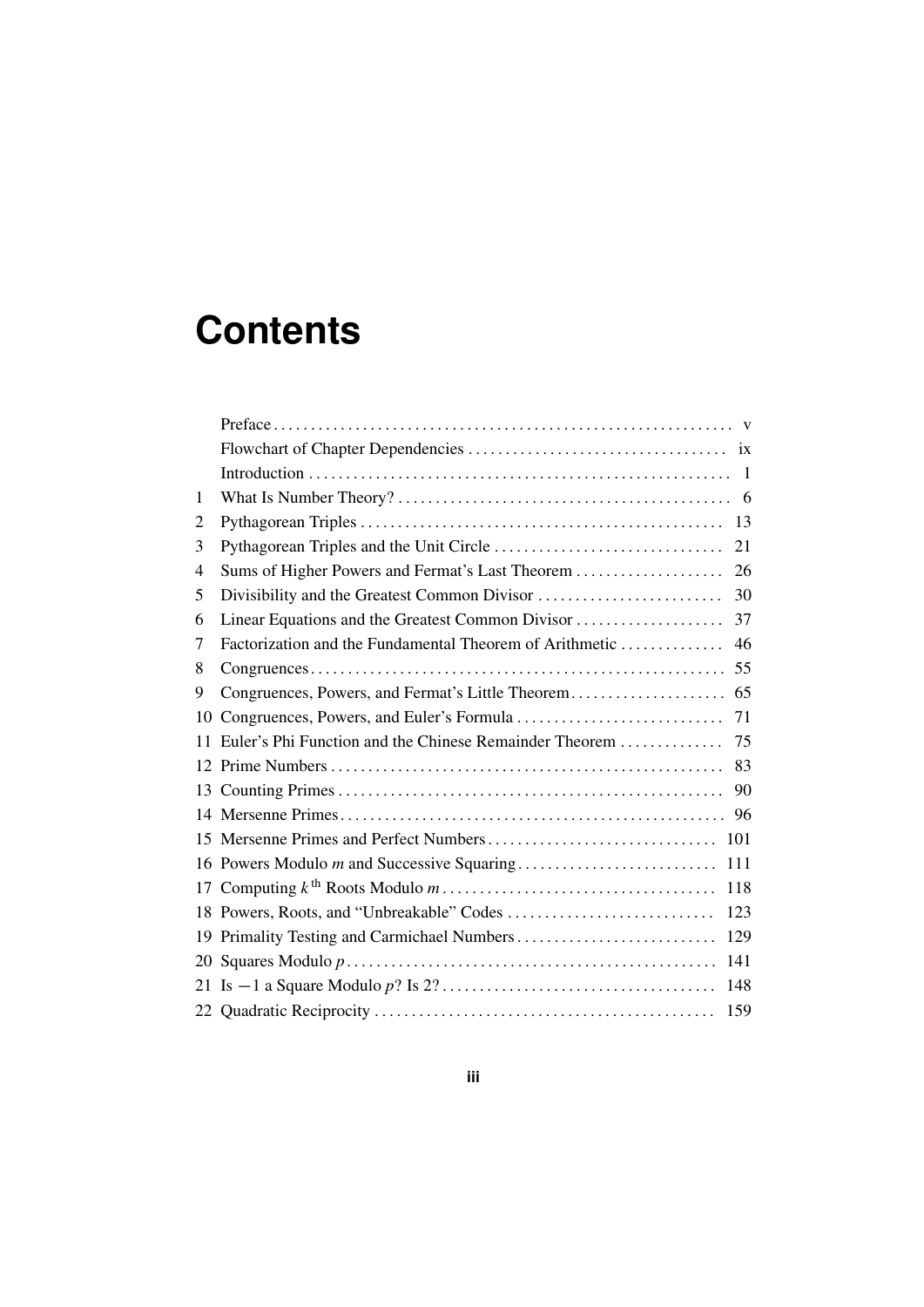|    |                                                        | 171 |
|----|--------------------------------------------------------|-----|
|    |                                                        | 181 |
|    |                                                        | 193 |
|    |                                                        | 199 |
|    |                                                        | 206 |
|    |                                                        | 211 |
|    |                                                        | 224 |
|    |                                                        | 231 |
| 31 |                                                        | 236 |
|    |                                                        | 245 |
|    |                                                        | 251 |
|    | 34 Diophantine Approximation and Pell's Equation       | 260 |
|    |                                                        | 267 |
|    | 36 The Gaussian Integers and Unique Factorization      | 281 |
|    | 37 Irrational Numbers and Transcendental Numbers       | 297 |
|    | 38 Binomial Coefficients and Pascal's Triangle         | 313 |
|    | 39 Fibonacci's Rabbits and Linear Recurrence Sequences | 324 |
|    |                                                        | 339 |
|    |                                                        | 353 |
|    |                                                        | 366 |
|    |                                                        | 373 |
|    | 44 Torsion Collections Modulo p and Bad Primes         | 384 |
|    |                                                        | 388 |
|    | 46 Elliptic Curves and Fermat's Last Theorem           | 394 |
|    |                                                        | 396 |
|    |                                                        | 397 |
| 47 | The Topsy-Turvy World of Continued Fractions [online]  | 410 |
| 48 | Continued Fractions and Pell's Equation [online]       | 426 |
| 49 |                                                        | 442 |
|    |                                                        | 452 |
| A  | Factorization of Small Composite Integers [online]     | 464 |
| B  |                                                        | 466 |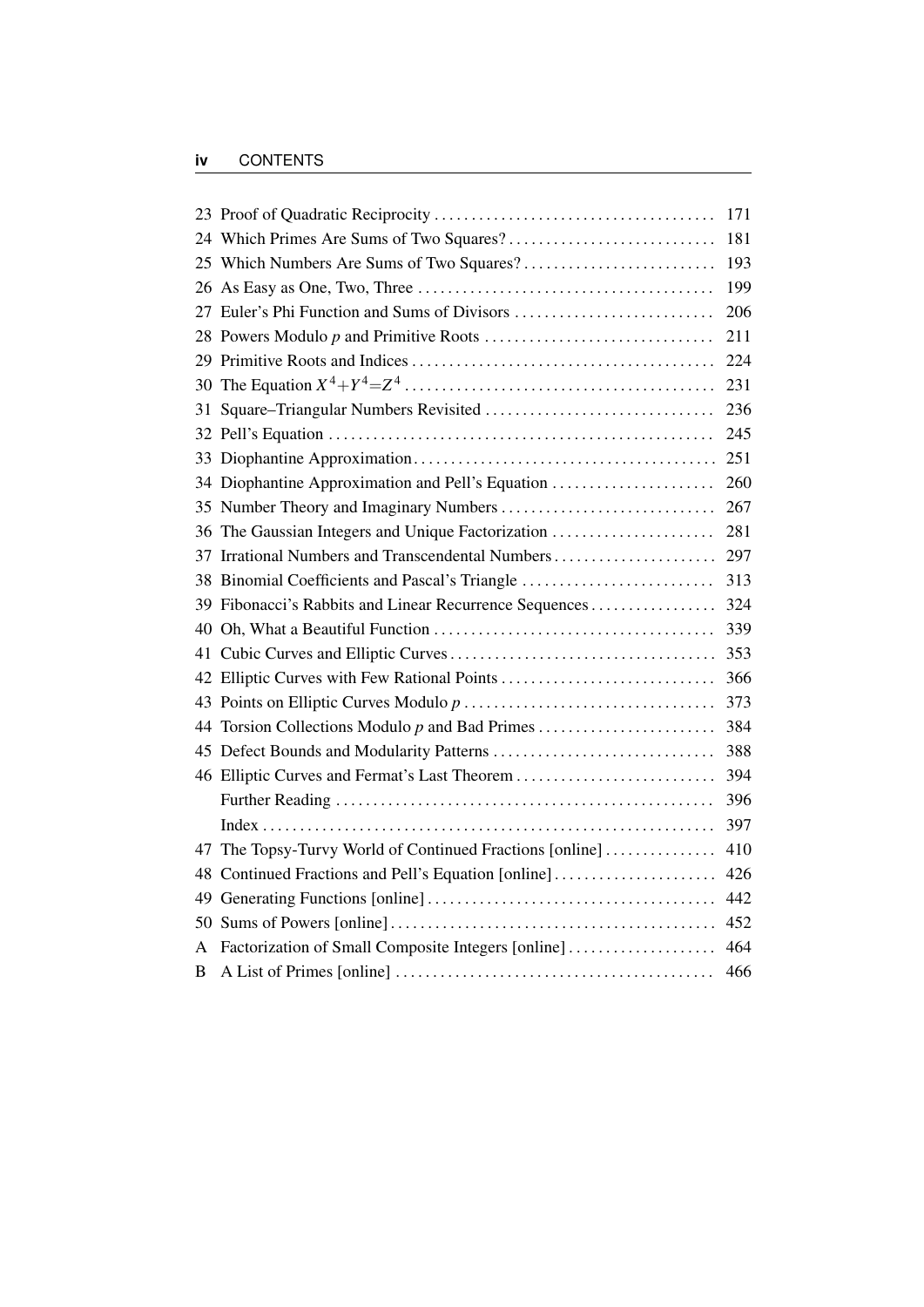### **Preface**

The 1990s saw a wave of calculus reform whose aim was to teach students to think for themselves and to solve substantial problems, rather than merely memorizing formulas and performing rote algebraic manipulations. This book has a similar, albeit somewhat more ambitious, goal: to lead you to think mathematically and to experience the thrill of independent intellectual discovery. Our chosen subject, Number Theory, is particularly well suited for this purpose. The natural numbers 1, 2, 3, ... satisfy a multitude of beautiful patterns and relationships, many of which can be discerned at a glance; others are so subtle that one marvels they were noticed at all. Experimentation requires nothing more than paper and pencil, but many false alleys beckon to those who make conjectures on too scanty evidence. It is only by rigorous demonstration that one is finally convinced that the numerical evidence reflects a universal truth. This book will lead you through the groves wherein lurk some of the brightest flowers of Number Theory, as it simultaneously encourages you to investigate, analyze, conjecture, and ultimately prove your own beautiful number theoretic results.

This book was originally written to serve as a text for Math 42, a course created by Jeff Hoffstein at Brown University in the early 1990s. Math 42 was designed to attract nonscience majors, those with little interest in pursuing the standard calculus sequence, and to convince them to study some college mathematics. The intent was to create a course similar to one on, say, "The Music of Mozart" or "Elizabethan Drama," wherein an audience is introduced to the overall themes and methodology of an entire discipline through the detailed study of a particular facet of the subject. Math 42 has been extremely successful, attracting both its intended audience and also scientifically oriented undergraduates interested in a change of pace from their large-lecture, cookbook-style courses.

The prerequisites for reading this book are few. Some facility with high school algebra is required, and those who know how to program a computer will have fun generating reams of data and implementing assorted algorithms, but in truth the reader needs nothing more than a simple calculator. Concepts from calculus are mentioned in passing, but are not used in an essential way. However, and the reader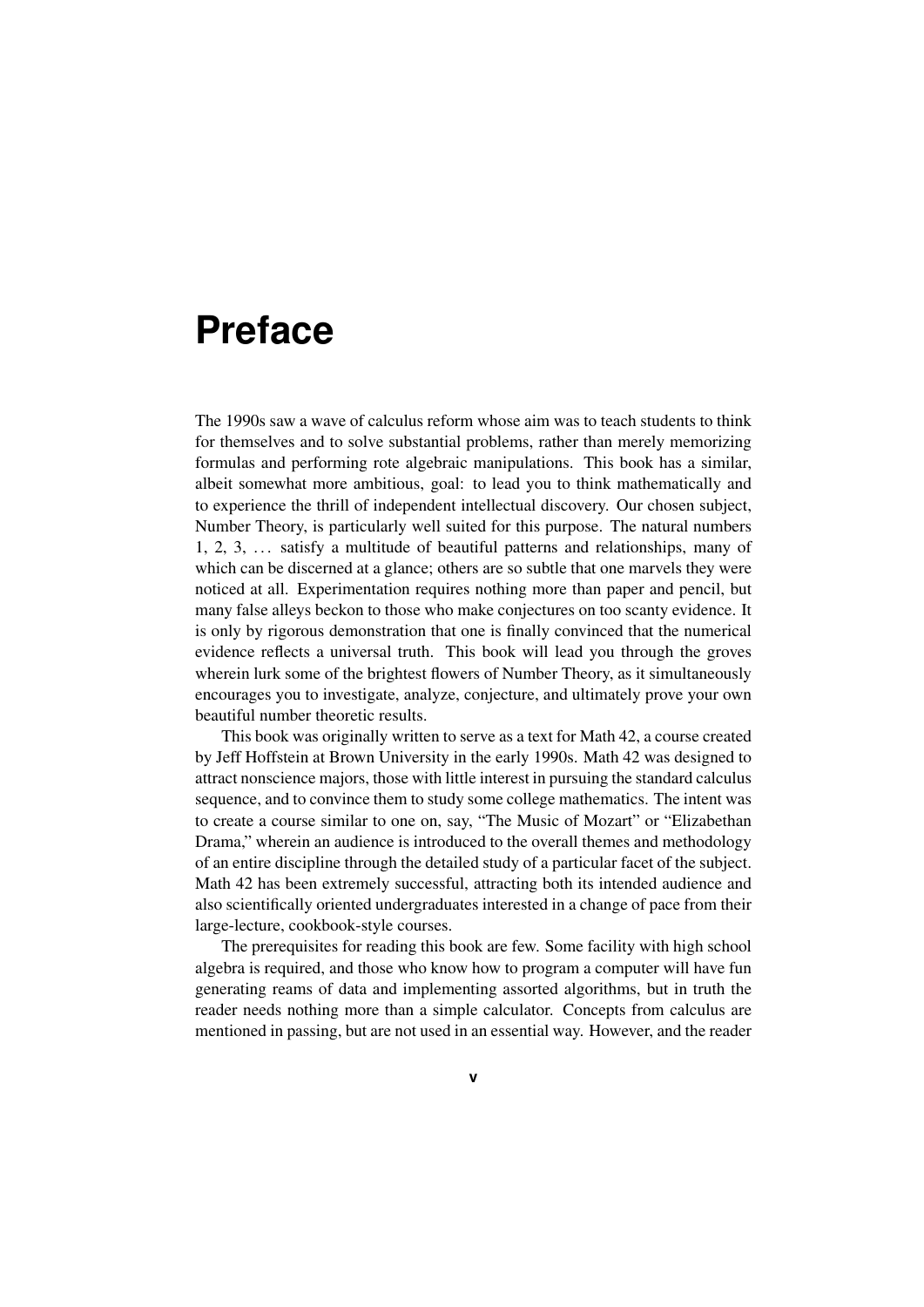is hereby forewarned, it is not possible to truly appreciate Number Theory without an eager and questioning mind and a spirit that is not afraid to experiment, to make mistakes and profit from them, to accept frustration and persevere to the ultimate triumph. Readers who are able to cultivate these qualities will find themselves richly rewarded, both in their study of Number Theory and their appreciation of all that life has to offer.

#### Acknowledgments for the First Edition

There are many people I would like to thank for their assistance—Jeff Hoffstein, Karen Bender, and Rachel Pries for their pioneering work in Math 42; Bill Amend for kindly permitting me to use some of his wonderful FoxTrot cartoons; the creators of PARI for providing the ultimate in number theory computational power; Nick Fiori, Daniel Goldston, Rob Gross, Matt Holford, Alan Landman, Paul Lockhart, Matt Marcy, Patricia Pacelli, Rachel Pries (again), Michael Schlessinger, Thomas Shemanske, Jeffrey Stopple, Chris Towse, Roger Ware, Larry Washington, Yangbo Ye, and Karl Zimmerman for looking at the initial draft and offering invaluable suggestions; Michael Artin, Richard Guy, Marc Hindry, Mike Rosen, Karl Rubin, Ed Scheinerman, John Selfridge, and Sam Wagstaff for much helpful advice; and George Lobell and Gale Epps at Prentice Hall for their excellent advice and guidance during the publication process.

Finally, and most important, I want to thank my wife Susan and children Debby, Daniel, and Jonathan for their patience and understanding while this book was being written.

#### Acknowledgments for the Second Edition

I would like to thank all those who took the time to send me corrections and suggestions that were invaluable in preparing the second edition, including Arthur Baragar, Aaron Bertram, Nigel Boston, David Boyd, Seth Braver, Michael Catalano-Johnson, L. Chang, Robin Chapman, Miguel Cordero, John Cremona, Jim Delany, Lisa Fastenberg, Nicholas Fiori, Fumiyasu Funami, Jim Funderburk, Andrew Granville, Rob Gross, Shamita Dutta Gupta, Tom Hagedorn, Ron Jacobowitz, Jerry S. Kelly, Hershy Kisilevsky, Hendrik Lenstra, Gordon S. Lessells, Ken Levasseur, Stephen Lichtenbaum, Nidia Lopez Jerry Metzger, Jukka Pihko, Carl Pomerance, Rachel Pries, Ken Ribet, John Robeson, David Rohrlich, Daniel Silverman, Alfred Tang, and Wenchao Zhou.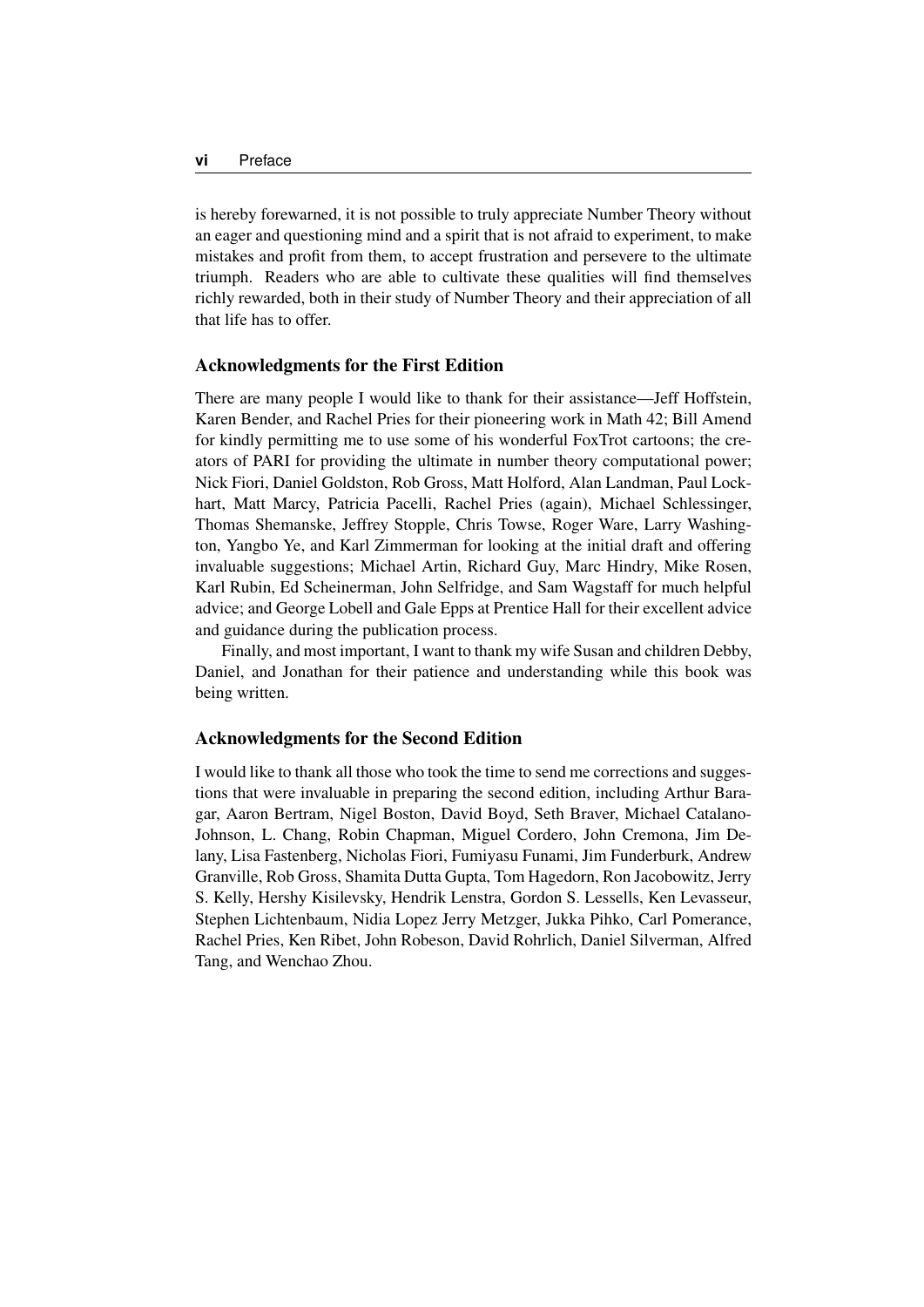#### Acknowledgments for the Third Edition

I would like to thank Jiro Suzuki for his beautiful translation of my book into Japanese. I would also like to thank all those who took the time to send me corrections and suggestions that were invaluable in preparing the third edition, including Bill Adams, Autumn Alden, Robert Altshuler, Avner Ash, Joe Auslander, Dave Benoit, Jürgen Bierbrauer, Andrew Clifford, Keith Conrad, Sarah DeGooyer, Amartya Kumar Dutta, Laurie Fanning, Benji Fisher, Joe Fisher, Jon Graff, Eric Gutman, Edward Hinson, Bruce Hugo, Ole Jensen, Peter Kahn, Avinash Kalra, Jerry Kelly, Yukio Kikuchi, Amartya Kumar, Andrew Lenard, Sufatrio Liu, Troy Madsen, Russ Mann, Gordon Mason, Farley Mawyer, Mike McConnell, Jerry Metzger, Steve Paik, Nicole Perez, Dinakar Ramakrishnan, Cecil Rousseau, Marc Roth, Ehud Schreiber, Tamina Stephenson, Jiro Suzuki, James Tanton, James Tong, Chris Towse, Roger Turton, Fernando Villegas, and Chung Yi.

I would also like to thank those who sent me comments and corrections that have been used for the corrected printings of the third edition, including Arthur Baragar, Rachel Cywinski, Ann Bledsoe, Jim Brennan, Pete Clark, Gove Effinger, F. Izadi, Lars Hellvig, Alex Kraus, David Marshall, Colm Mulcahy, Russ Merris, Sarah Meiklejohn, Colm Mulcahy, Jeffrey Nunemacher, Steve Paik, Erik Rosenthal, Yuan-Yuan Shen, Michael Somos, Paul Stanford, and Paul van Wamelen.

#### Acknowledgments for the Fourth Edition

I would like to thank the following people who sent me comments and suggestions and/or reviewed the initial draft of the fourth edition: Joseph Bak, Hossein Behforooz, Henning Broge, Lindsay Childs, Keith Conrad, David Cox, Thomas Cusick, Gove Effinger, Lenny Fukshansky, Darren Glass, Alex Martsinkovsky, Alan Saleski, Yangbo Ye, and additional anonymous reviewers.

#### Changes in the Fourth Edition

There are a number of major changes in the fourth edition.

- There is a new chapter on mathematical induction (Chapter 26).
- Some material on proof by contradiction has been moved forward to Chapter 8. It is used in the proof that a polynomial of degree *d* has at most *d* roots modulo *p*. This fact is then used in place of primitive roots as a tool to prove Euler's quadratic residue formula in Chapter 21. (In earlier editions, primitive roots were used for this proof.)
- The chapters on primitive roots (Chapters 28–29) have been moved to follow the chapters on quadratic reciprocity and sums of squares (Chapters 20–25).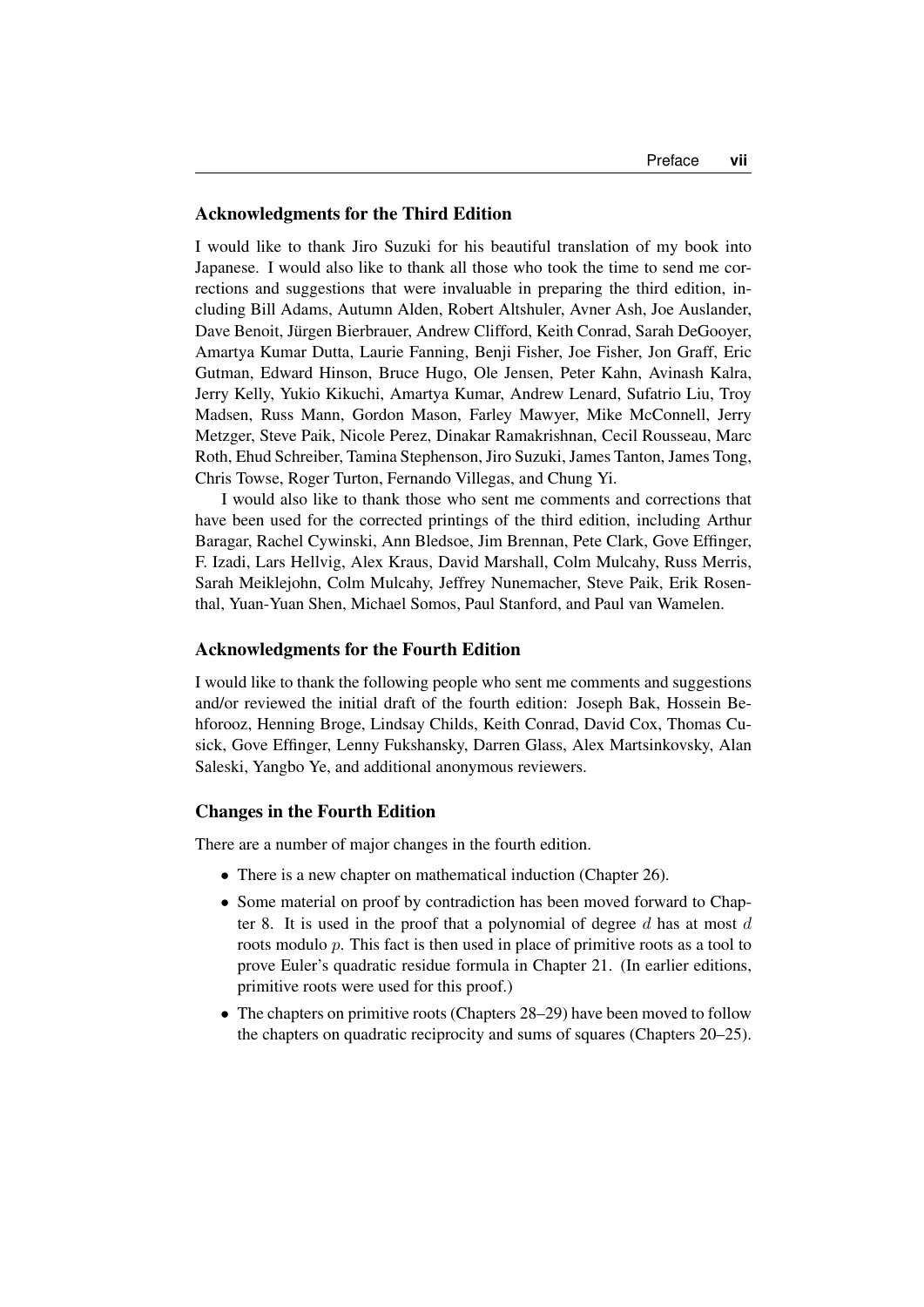The rationale for this change is the author's experience that students find the Primitive Root Theorem to be among the most difficult in the book. The new order allows the instructor to cover quadratic reciprocity first, and to omit primitive roots entirely if desired.

- Chapter 22 now includes a proof of part of quadratic reciprocity for Jacobi symbols, with the remaining parts included as exercises.
- Quadratic reciprocity is now proved in full. The proofs for  $\left(\frac{-1}{p}\right)$  and  $\left(\frac{2}{p}\right)$  $\frac{2}{p}$ remain as before in Chapter 21, and there is a new chapter (Chapter 23) that gives Eisenstein's proof for  $\left(\frac{p}{q}\right)$  $\binom{p}{q}$  ( $\binom{q}{p}$ ). Chapter 23 is significantly more difficult than the chapters that precede it, and it may be omitted without affecting the subsequent chapters.
- As an application of primitive roots, Chapter 28 discusses the construction of Costas arrays.
- Chapter 39 includes a proof that the period of the Fibonacci sequence modulo *p* divides  $p − 1$  when *p* is congruent to 1 or 4 modulo 5.
- There are many new exercises scattered throughout the text.
- A flowchart giving chapter dependencies is included on page ix.
- Number theory is a vast and sprawling subject, and over the years this book has acquired many new chapters. In order to keep the length of this edition to a reasonable size, Chapters 47–50 have been removed from the printed version of the book. These omitted chapters are freely available online at

```
http://www.math.brown.edu/˜jhs/frint.html
 http://www.pearsonhighered.com/mathstatsresources
The online chapters are included in the index.
```
#### Email and Electronic Resources

All the people listed above have helped me to correct numerous mistakes and to greatly refine the exposition, but no book is ever free from error or incapable of being improved. I would be delighted to receive comments, good or bad, and corrections from my readers. You can send mail to me at

jhs@math.brown.edu

Additional material, including extra chapters, an errata sheet, links to interesting number theoretic sites, and downloadable versions of various computer exercises, are available on the *Friendly Introduction to Number Theory* Home Page:

www.math.brown.edu/˜jhs/frint.html

Joseph H. Silverman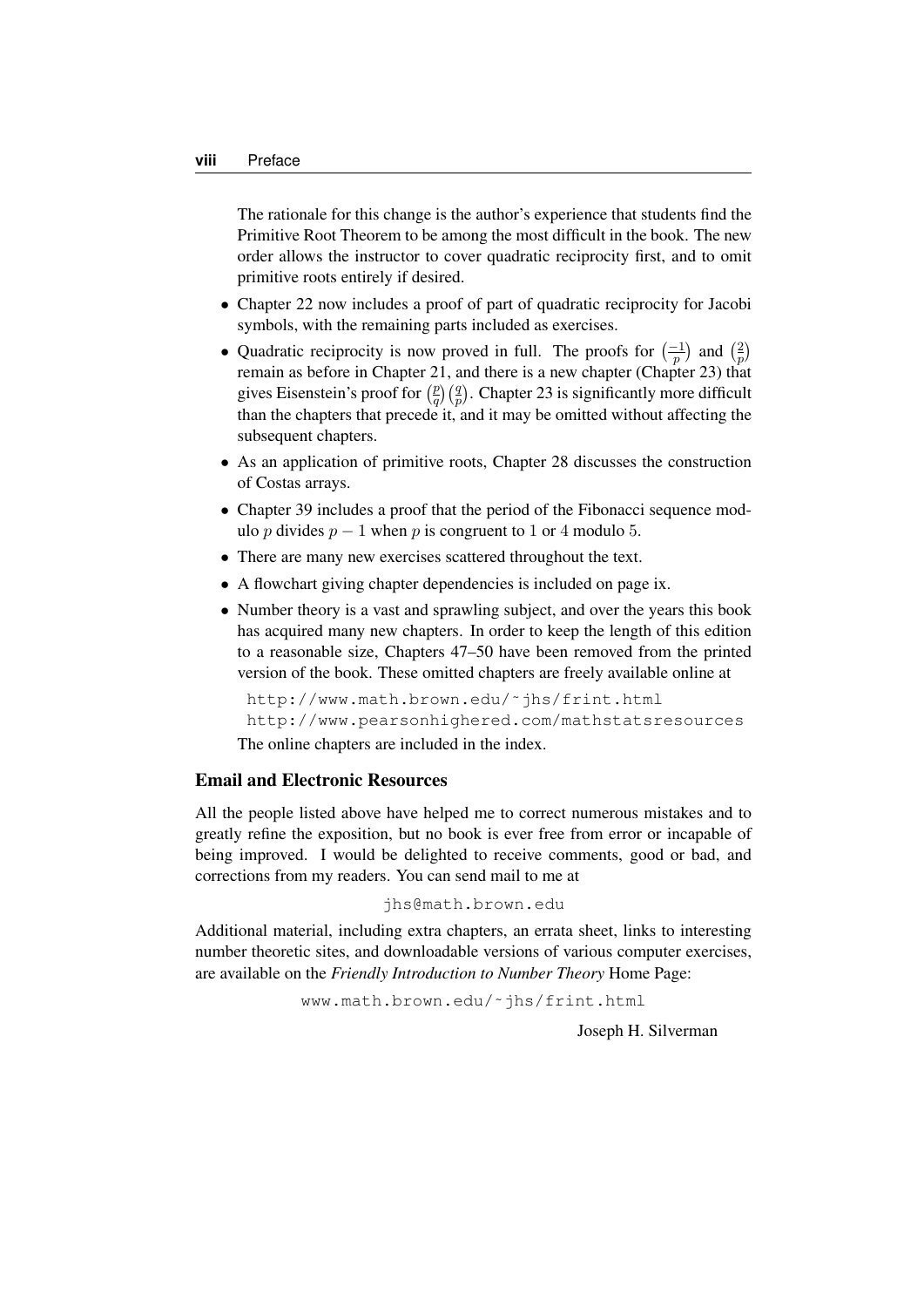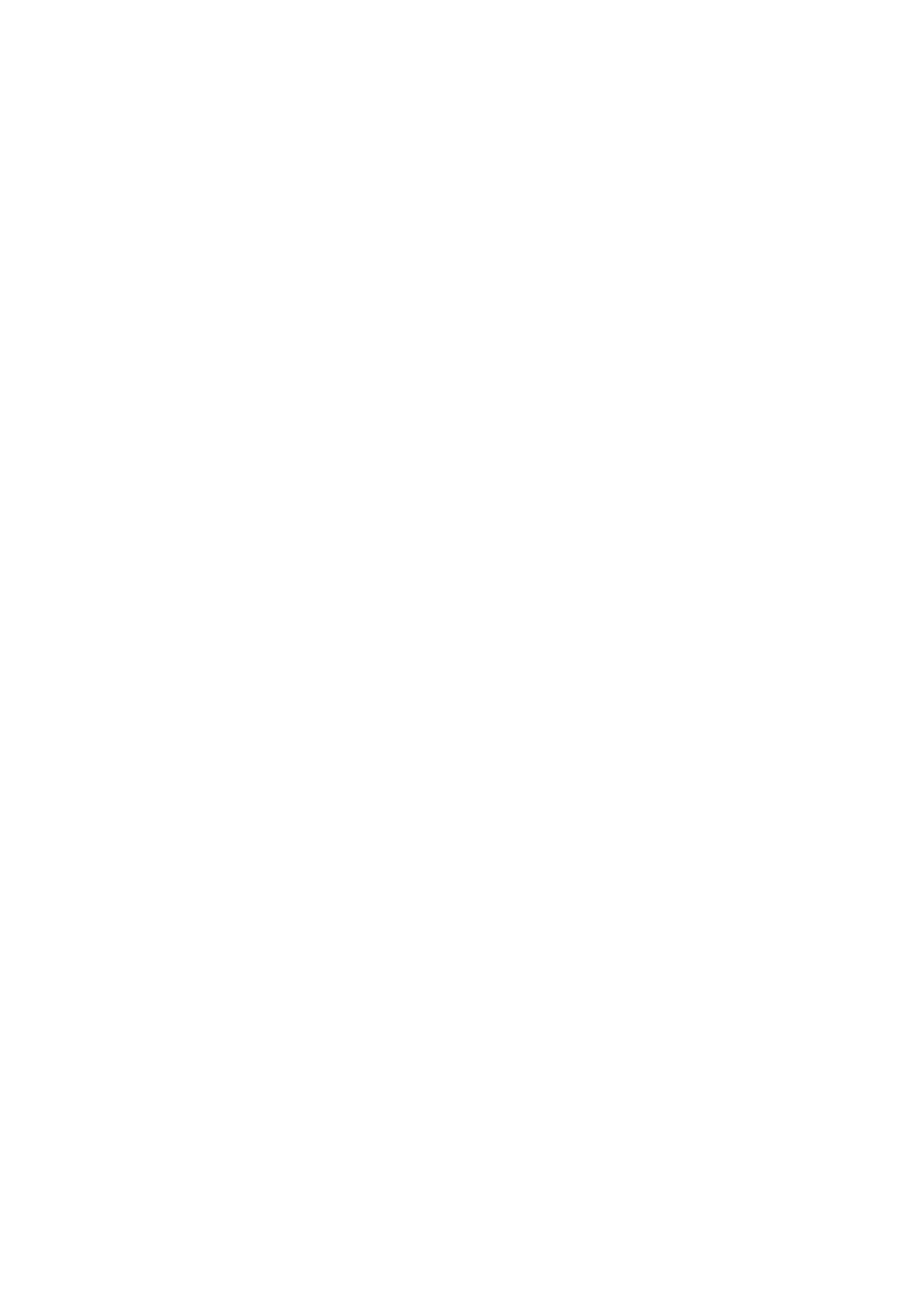## **Introduction**

Euclid alone Has looked on Beauty bare. Fortunate they Who, though once only and then but far away, Have heard her massive sandal set on stone. Edna St. Vincent Millay (1923)

The origins of the natural numbers 1, 2, 3, 4, 5, 6,  $\ldots$  are lost in the mists of time. We have no knowledge of who first realized that there is a certain concept of "threeness" that applies equally well to three rocks, three stars, and three people. From the very beginnings of recorded history, numbers have inspired an endless fascination—mystical, aesthetic, and practical as well. It is not just the numbers themselves, of course, that command attention. Far more intriguing are the relationships that numbers exhibit, one with another. It is within these profound and often subtle relationships that one finds the Beauty<sup>1</sup> so strikingly described in Edna St. Vincent Millay's poem. Here is another description by a celebrated twentiethcentury philosopher.

Mathematics, rightly viewed, possesses not only truth, but supreme beauty—a beauty cold and austere, like that of sculpture, without appeal to any part of our weaker nature, without the gorgeous trappings of paintings or music, yet sublimely pure, and capable of a stern perfection such as only the greatest art can show. (Bertrand Russell, 1902)

The Theory of Numbers is that area of mathematics whose aim is to uncover the many deep and subtle relationships among different sorts of numbers. To take a simple example, many people through the ages have been intrigued by the square numbers 1, 4, 9, 16, 25,  $\dots$  If we perform the experiment of adding together pairs

<sup>&</sup>lt;sup>1</sup>Euclid, indeed, has looked on Beauty bare, and not merely the beauty of geometry that most people associate with his name. Number theory is prominently featured in Books VII, VIII, and IX of Euclid's famous *Elements*.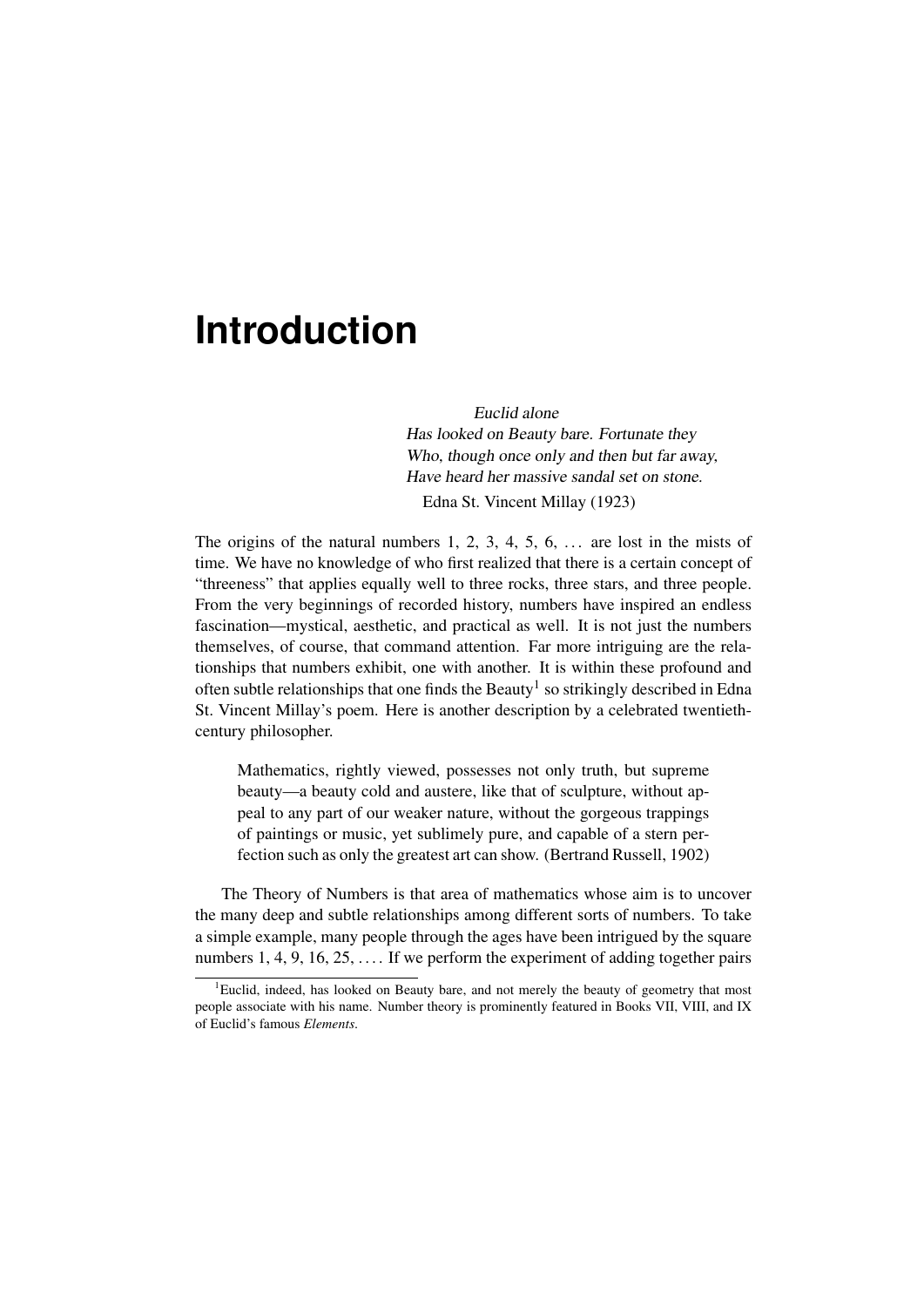of square numbers, we will find that occasionally we get another square. The most famous example of this phenomenon is

$$
3^2 + 4^2 = 5^2,
$$

but there are many others, such as

$$
5^2 + 12^2 = 13^2
$$
,  $20^2 + 21^2 = 29^2$ ,  $28^2 + 45^2 = 53^2$ .

Triples like (3*,* 4*,* 5), (5*,* 12*,* 13), (20*,* 21*,* 29), and (28*,* 45*,* 53) have been given the name Pythagorean triples. Based on this experiment, anyone with a lively curiosity is bound to pose various questions, such as "Are there infinitely many Pythagorean triples?" and "If so, can we find a formula that describes all of them?" These are the sorts of questions dealt with by number theory.

As another example, consider the problem of finding the remainder when the huge number

### 32478543<sup>743921429837645</sup>

is divided by 54817263. Here's one way to solve this problem. Take the number 32478543, multiply it by itself 743921429837645 times, use long division to divide by 54817263, and take the remainder. In principle, this method will work, but in practice it would take far longer than a lifetime, even on the world's fastest computers. Number theory provides a means for solving this problem, too. "Wait a minute," I hear you say, "Pythagorean triples have a certain elegance that is pleasing to the eye, but where is the beauty in long division and remainders?" The answer is not in the remainders themselves, but in the use to which such remainders can be put. In a striking turn of events, mathematicians have shown how the solution of this elementary remainder problem (and its inverse) leads to the creation of simple codes that are so secure that even the National Security Agency<sup>2</sup> is unable to break them. So much for G.H. Hardy's singularly unprophetic remark that "no one has yet discovered any warlike purpose to be served by the theory of numbers or relativity, and it seems very unlikely that anyone will do so for many years."<sup>3</sup>

The land of Number Theory is populated by a variety of exotic flora and fauna. There are square numbers and prime numbers and odd numbers and perfect numbers (but no square-prime numbers and, as far as anyone knows, no odd-perfect numbers). There are Fermat equations and Pell equations, Pythagorean triples and

 $2$ The National Security Agency (NSA) is the arm of the United States government charged with data collection, code making, and code breaking. The NSA, with a budget larger than that of the CIA, is supposedly the single largest employer of mathematicians in the world.

<sup>3</sup>*A Mathematician's Apology*, *§*28, G.H. Hardy, Camb. Univ. Press, 1940.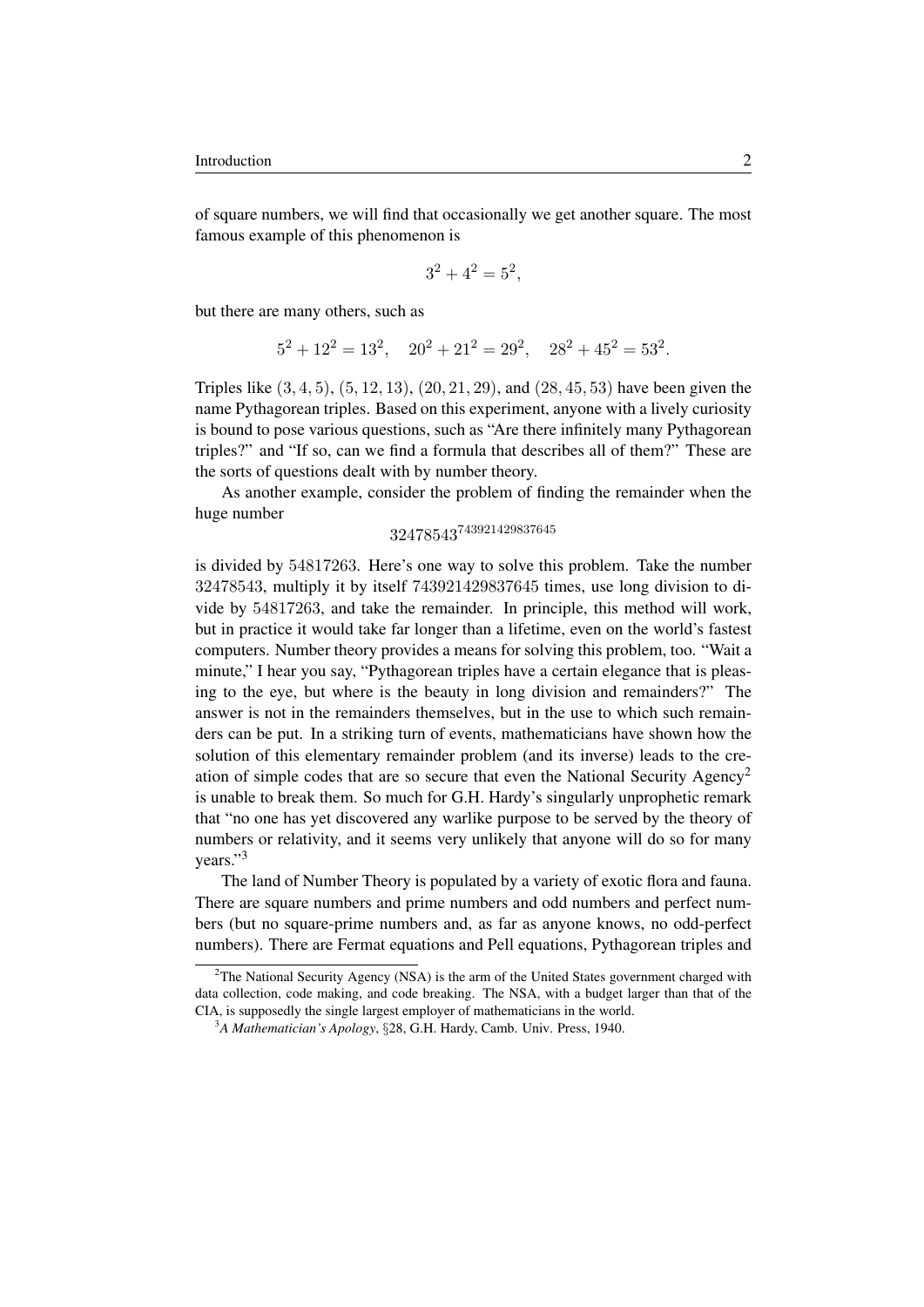elliptic curves, Fibonacci's rabbits, unbreakable codes, and much, much more. You will meet all these creatures, and many others, as we journey through the Theory of Numbers.

#### Guide for the Instructor

This book is designed to be used as a text for a one-semester or full-year course in undergraduate number theory or for an independent study or reading course. It contains approximately two semesters' worth of material, so the instructor of a one-semester course will have some flexibility in the choice of topics. The first 11 chapters are basic, and probably most instructors will want to continue through the RSA cryptosystem in Chapter 18, since in my experience this is one of the students' favorite topics.

There are now many ways to proceed. Here are a few possibilities that seem to fit comfortably into one semester, but feel free to slice-and-dice the later chapters to fit your own tastes.

- Chapters 20–26, 31–34, and 47–48. Quadratic Reciprocity, sums of squares, induction, Pell's equation, Diophantine approximation, and continued fractions.
- Chapters 30–34 and 41–46. Fermat's equation for exponent 4, Pell's equation, Diophantine approximation, elliptic curves, and Fermat's Last Theorem.
- Chapters 26, 31–39 and 47–48. Induction, Pell's equation, Diophantine approximation, Gaussian integers, transcendental numbers, binomial coefficients, linear recurrences, and continued fractions.
- Chapters 19–22, 26–29, and 38–40. Primality testing, quadratic reciprocity, induction, primitive roots, binomial coefficients, linear recurrences, big-Oh notation. (This syllabus is designed in particular for students planning further work in computer science or cryptography.)

In any case, a good final project is to have the students read a few of the omitted chapters and do the exercises.

Most of the nonnumerical nonprogramming exercises in this book are designed to foster discussion and experimentation. They do not necessarily have "correct" or "complete" answers. Many students will find this extremely disconcerting at first, so it must be stressed repeatedly. You can make your students feel more at ease by prefacing such questions with the phrase "Tell me as much as you can about . . . ." Tell your students that accumulating data and solving special cases are not merely acceptable, but encouraged. On the other hand, tell them that there is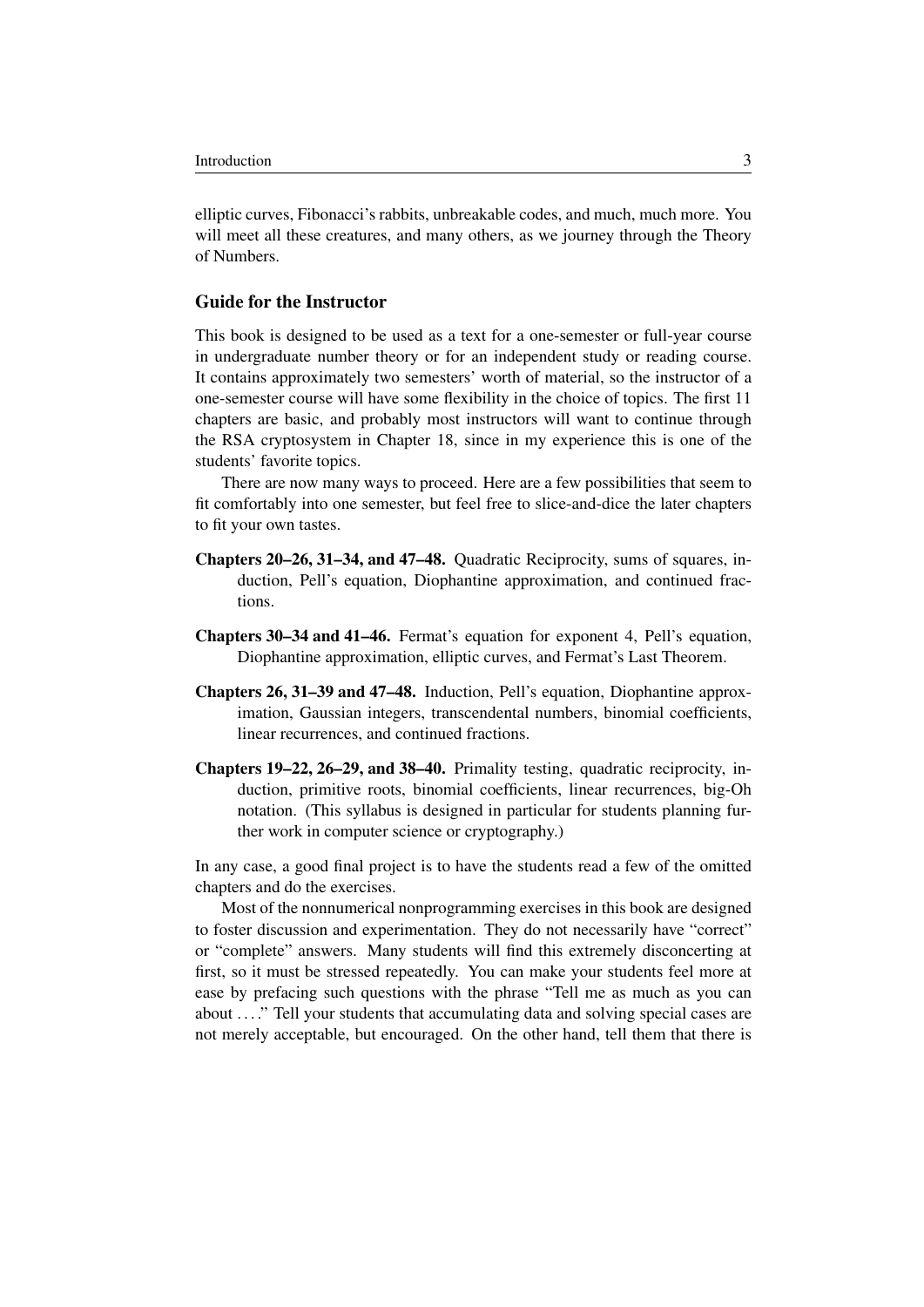no such thing as a complete solution, since the solution of a good problem always raises additional questions. So if they can fully answer the specific question given in the text, their next task is to look for generalizations and for limitations on the validity of their solution.

Aside from a few clearly marked exercises, calculus is required only in two late chapters (Big-Oh notation in Chapter 40 and Generating Functions in Chapter 49). If the class has not taken calculus, these chapters may be omitted with no harm to the flow of the material.

Number theory is not easy, so there's no point in trying to convince the students that it is. Instead, this book will show your students that they are capable of mastering a difficult subject and experiencing the intense satisfaction of intellectual discovery. Your reward as the instructor is to bask in the glow of their endeavors.

#### Computers, Number Theory, and This Book

At this point I would like to say a few words about the use of computers in conjunction with this book. I neither expect nor desire that the reader make use of a high-level computer package such as Maple, Mathematica, PARI, or Derive, and most exercises (except as otherwise indicated) can be done with a simple pocket calculator. To take a concrete example, studying greatest common divisors (Chapter 5) by typing  $GCD[M,N]$  into a computer is akin to studying electronics by turning on a television set. Admittedly, computers allow one to do examples with large numbers, and you will find such computer-generated examples scattered through the text, but our ultimate goal is always to understand concepts and relationships. So if I were forced to make a firm ruling, yea or nay, regarding computers, I would undoubtedly forbid their use.

However, just as with any good rule, certain exceptions will be admitted. First, one of the best ways to understand a subject is to explain it to someone else; so if you know a little bit of how to write computer programs, you will find it extremely enlightening to explain to a computer how to perform the algorithms described in this book. In other words, don't rely on a canned computer package; do the programming yourself. Good candidates for such treatment are the Euclidean algorithm (Chapters 5–6), the RSA cryptosystem (Chapters 16–18), primality testing (Chapter 19), Quadratic Reciprocity (Chapter 22), writing numbers as sums of two squares (Chapters 24–25), continued fractions and solving Pell's equation (Chapters 47—48), and generating rational points on elliptic curves (Chapter 41).

The second exception to the "no computer rule" is generation of data. Discovery in number theory is usually based on experimentation, which may involve examining reams of data to try to distinguish underlying patterns. Computers are well suited to generating such data and also sometimes to assist in searching for